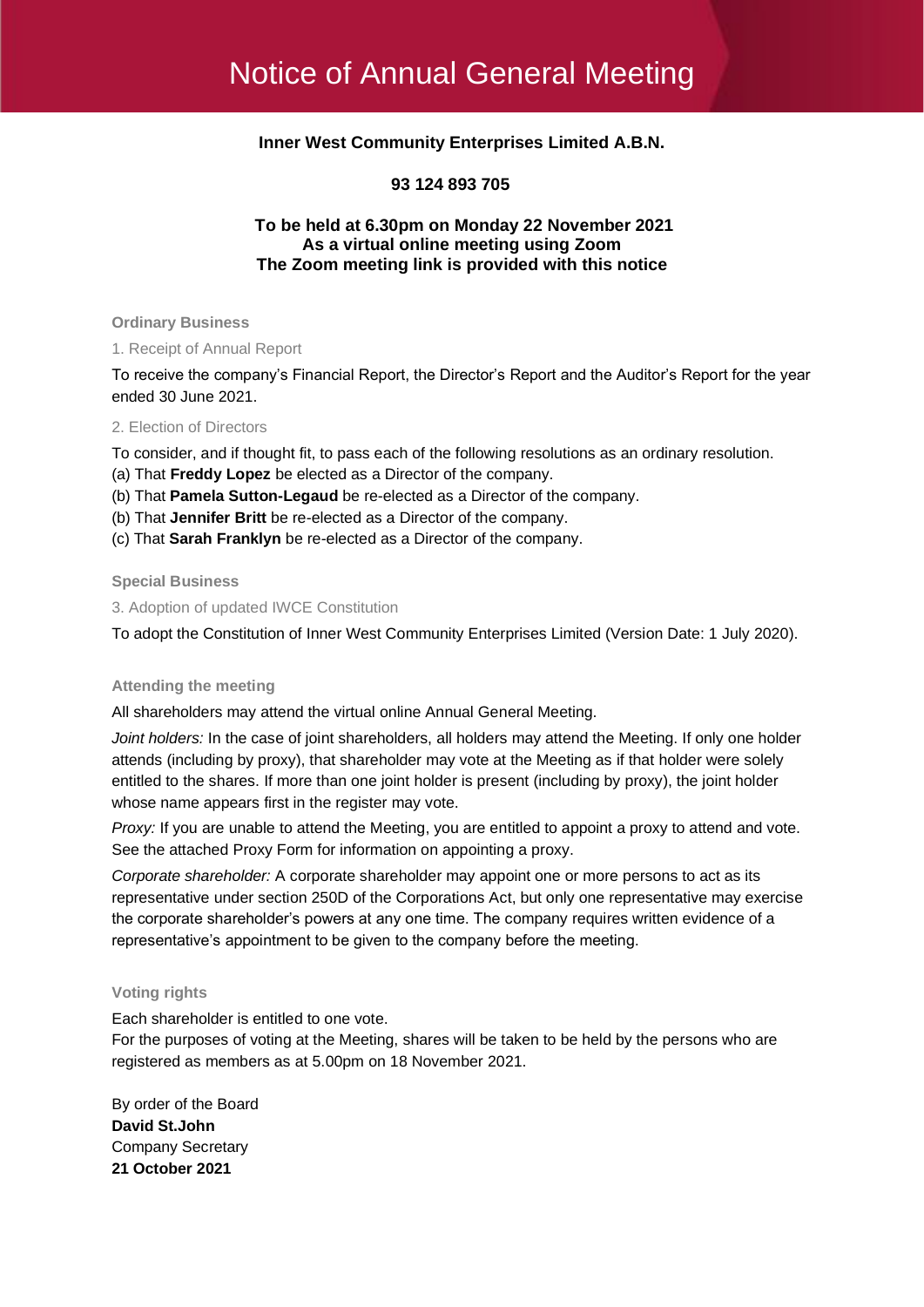### **Explanatory Notes**

This information has been included to assist you in making an informed decision about the resolutions proposed at the meeting.

## **Agenda item 2: Election of Directors**

The following information is provided about candidates for election to the Board.

(a) **Freddy Lopez**, having been appointed by the Board since the last Annual General Meeting, retires in accordance with the constitution of the company, and being eligible, offers himself for election.

Freddy is an FCPA with experience gained across diverse ASX listed organisations. Expertise spans commercial, business development and operations, with a demonstrated capacity to develop and execute strategy and build strong teams.

(b) **Pamela Sutton-Legaud** retires by rotation in accordance with the constitution of the company, and being eligible, offers herself for re-election.

Pamela is CEO of Homeward Bound, a leadership program for women in STEMM and is a proven business strategy specialist who has significantly contributed to the non-profit and commercial sectors.

Pamela serves as a Director or Trustee on several non-profit boards including BirdLife Australia, Hobsons Bay Community Fund and the Western Melbourne Tourism Board. In recognition of her achievements, she was awarded the 2006 Victorian Telstra Businesswoman of the Year award (Community & Government) for her work with Plan International and the Melbourne 2006 Commonwealth Games.

Pamela completed a Master of Business Administration (MBA) in February 2017 and is accredited as a Certified Fundraising Executive (CFRE) with CFRE International and a Fellow of the Fundraising Institute of Australia. In 2020, Pamela was elected as an independent councillor to Hobsons Bay City Council.

(c) **Jennifer Britt** retires by rotation in accordance with the constitution of the company, and being eligible, offers herself for re-election. Jenny brings experience from across the private, State and Federal public sectors. Jenny has a Master of Business Administration and is a Graduate of the Australian Institute of Company

Directors. She has a strong understanding of the community sector, including sport and recreation, community infrastructure, disability and service delivery.

(d) **Sarah Franklyn** retires by rotation in accordance with the constitution of the company, and being eligible, offers herself for re-election.

With a Bachelor of Business Marketing from Monash, Sarah has spent many years working in the loyalty, membership ad digital industries across a number of sectors along with volunteering her time as a mentor to university graduates and other community groups. Sarah has also worked as a consultant for many small businesses and entrepreneurs to help build their marketing and business plans. A long-term resident of Yarraville, Sarah shares a passion for the people and places of the inner west.